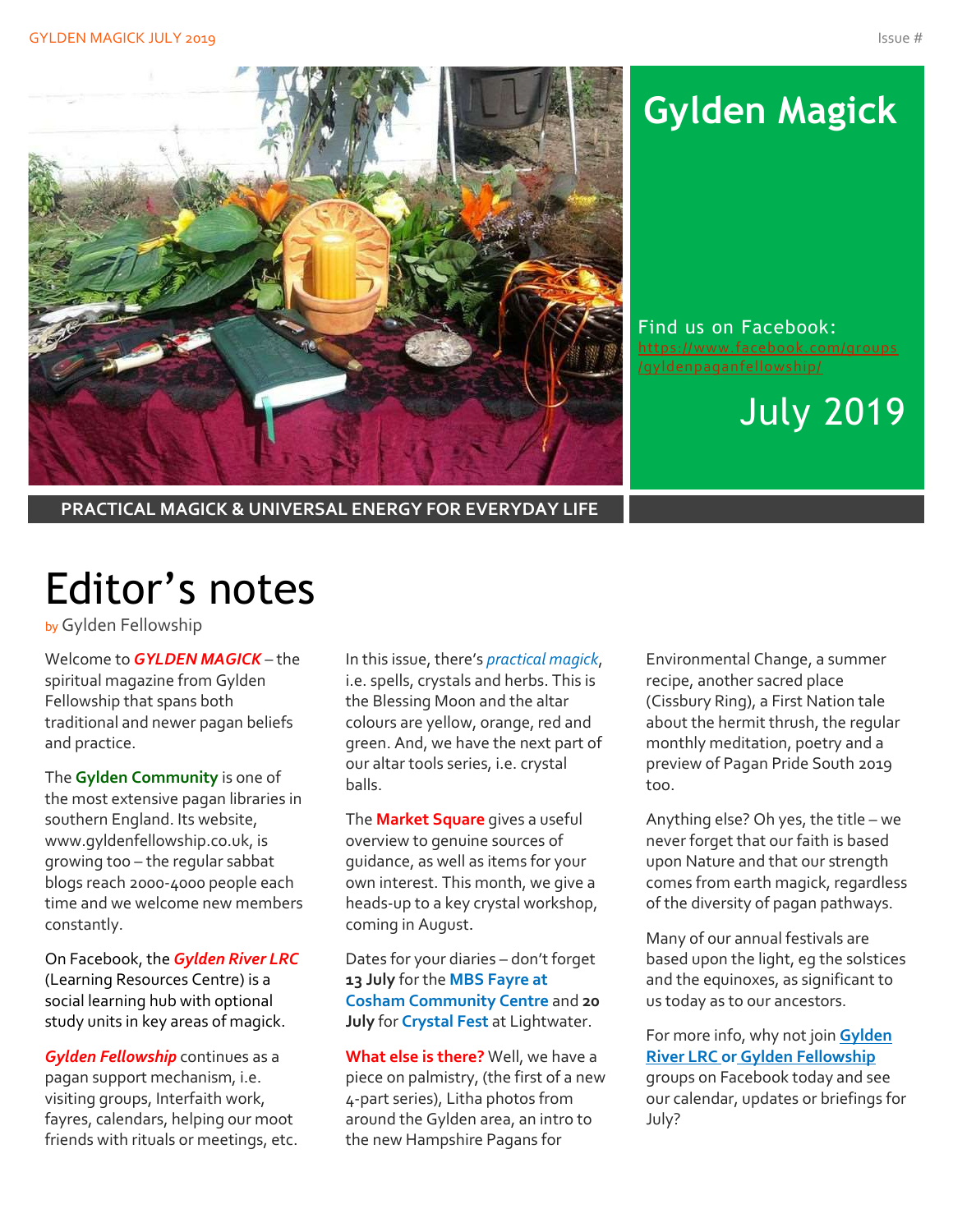# Contents: July 2019

| <b>Monthly features</b>                                     | Pages 3-5   |
|-------------------------------------------------------------|-------------|
| <b>Crystal healing - Amazonite</b>                          |             |
| <b>Spellwork - Casting a circle of protection</b>           |             |
| Kitchen witchcraft - Vegan ice lollies                      |             |
| <b>Herbal healing - Mullein</b>                             |             |
| <b>Altar tools - Crystal balls</b>                          |             |
| <b>Meditation - On the beach</b>                            |             |
| The Market Square by Barbara Collins                        | Page 6      |
| June photos - pictures from the Summer Solstice             | Page 7      |
| <b>Sparkly reflections by Rebecca</b>                       | Page 8      |
| Spi-rituality: Litha ceremony by Basingstoke Pagan Circle   | Page 9      |
| The Storyteller's archive - The Hermit Thrush               | Page 10     |
| Shrines & sacred places: Cissbury Ring by Gylden Fellowship | Pages 11-12 |
| Hampshire Pagans for Environmental Change by Anne Butler    | Page 13     |
| Preview: Pagan Pride South 2019 by Jonathan Argento         | Page 14     |
| Divination: Palmistry by Sam O'Neil                         | Page 15     |
| <b>Gylden contact info</b>                                  | Page 16     |



" Well, that's the scaffolding up... We'll be back next week to start building..."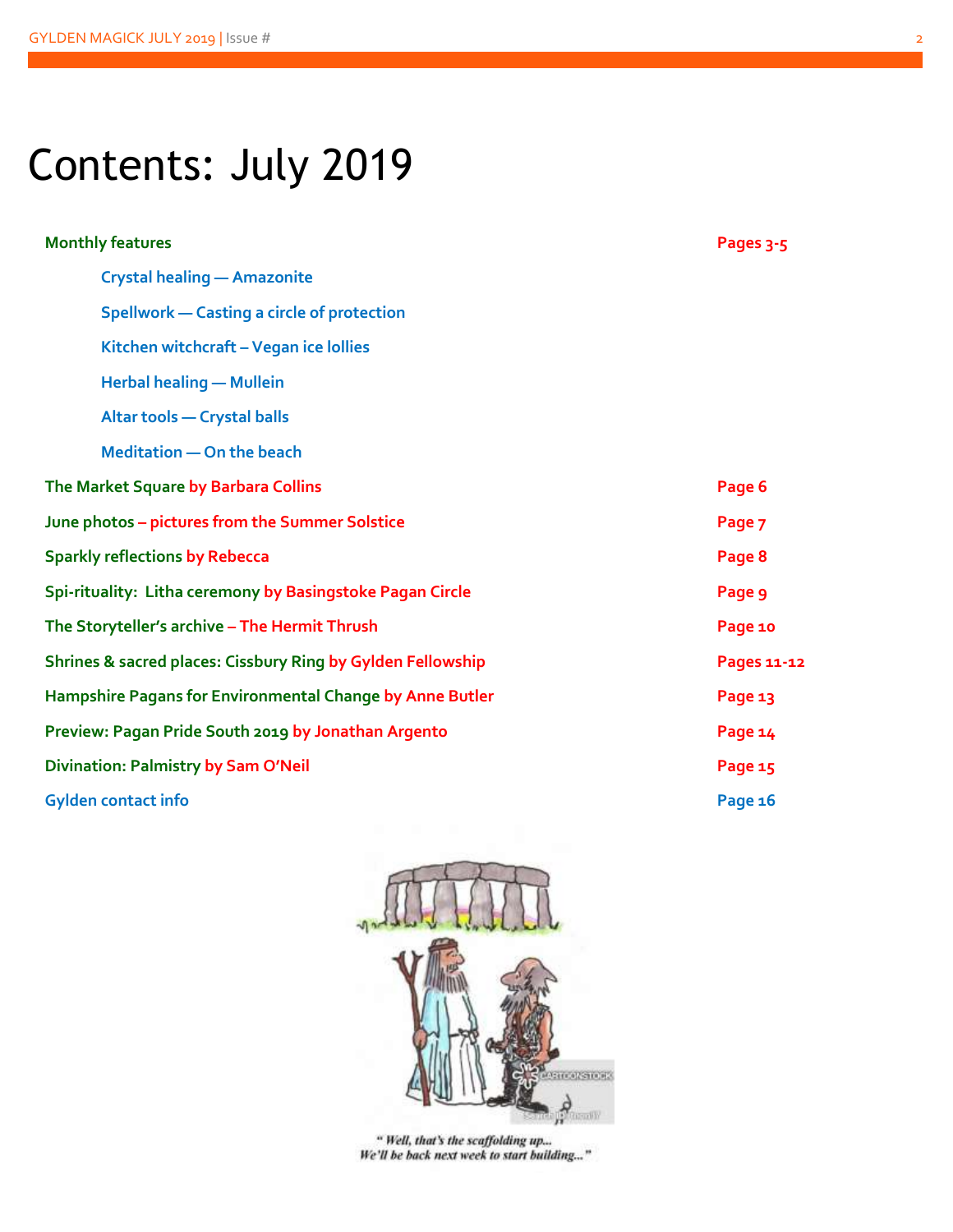### **Spell of the month: casting a circle**

This month's magick is a vital bit of kit for all witches, whether they are beginners or not. When you've decided to cast a spell, the first thing is to **protect yourself** from any unwanted energies durng your ritual or incantation. You can smudge everything in site, but you can also cast a protective circle - and one of the easiest substances to use is **salt** – so, make a circle of salt around your tools and altar.

- Stand in the circle with the tools you wish to use.
- Relax say, "the circle is open, but never broken and the Goddess is forever in my heart".
- Call upon the guardians: face in each direction and say,

"Air – East, Spirits of the Air I call you

Fire – South, Spirits of Fire I call you

Water - West, Spirits of Water I call you

Earth – North, Spirits of Earth I call you".

- Imagine a pillar of green light from the Earth up to your head, grounding you.
- Say, "thank you the circle is cast".

Then, you run whichever spell you want to do. When you've completed your spell, you'll need to open the circle safely.

• Face in each direction and say,

"Earth – North, Spirits of Earth I thank you for your presence here today

Water – West, Spirits of Water I thank you for your presence here today

Fire – South, Spirits of Fire I thank you for your presence here today

Air – East, Spirits of the Air I thank you for your presence here today."

- Imagine the pillar of green light returning to the earth
- Give thanks to the Goddess "AS ABOVE, SO BELOW, SO MOTE IT BE"

### **Crystal of the month: amazonite**

Earlier in the year, I was in White Witch in Waltham Abbey and, as ever, looking at the shop's extensive crystal cabinet. Not all the pieces are eye-wateringly expensive and I found myself buying a piece of **amazonite**. Also known as Amazonstone, it's a blue/green crystal that can be described as tectosilicate - a type of potassium feldspar, called microcline.

The **healing uses** include the following.

- It soothes the brain and nervous system, balancing both masculine and feminine energies.
- It aids perception by allowing you to see differing points of view to problems and helps with universal love.
- Physically, it aids with trauma, anxiety or fear.
- Amazonite can be used to heal skeletal dis-ease, eg osteoporosis, calcium deficiency, tooth decay and linked muscle spasms.
- As with other crystals, it boosts protection against electromagnetic smog and harmful microwaves.

#### As a **magickal tool,** amazonite is good for these purposes.

- In general, amazonite is great for expanding selflove and emphasising trust.
- It aids psychic vision, prophecy and clairvoyance.
- Typical virtues that can be improved with amazonite include trust, sincerity and truth.
- It can be used as a booster for good communication and verbal clarity.
- As might be expected from a stone that enhances universal love, amazonite is best used with the heart or throat chakras. Amazonite is linked to the zodiacal sign of Virgo.

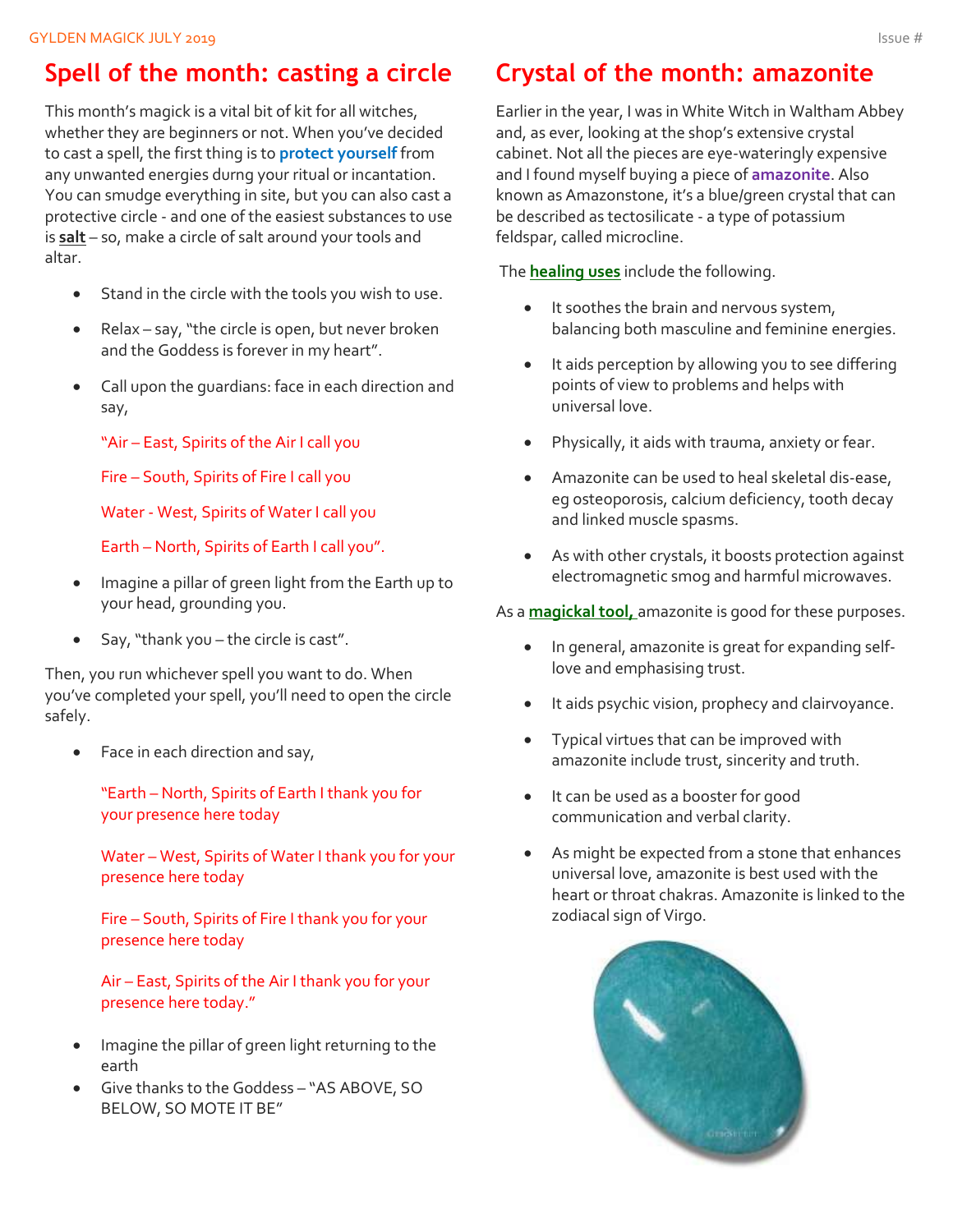### **Herb of the month: mullein**

Mullein (verbascum thapsus) is a common plant that grows just about everywhere and has been used in herbal medicine for centuries. With mullein, both the leaves and the flowers are used for healing the following ailments.

- Mullein is brilliant as a remedy for earache either as a tincture or a macerated oil. It is better than anaesthetic ear drops and can be used on both humans and dogs. Most commonly, the ear drops contain a blend of mullein, lavender, calendula and garlic. Sometimes, a blend may include St John's Wort too.
- Mullein can be applied directly to the skin to help treat burns or inflammatory skin conditions.
- Sometimes, mullein is added to alcoholic drinks for flavouring.

Clinical studies have found that mullein flowers and leaves are good to combat respiratory dis-eases, such as flu, coughs, asthma and bronchitis, by calming inflammations or irritations.

In lab tests (published in 2002), it was shown that mullein helped kill certain types of bacteria, including Staphylococcus aureus (the most common cause of staph infections) and Escherichia coli (or E. coli).

Mullein is a very safe herb and can be found in chemists or health food places as tinctures, capsules, powders, tablets and, of course, ear drops.



### **Recipe of the month: Vegan lollies**

You will need an ice lolly mould to make this recipe, though one could also vary it by using an ice cube tray to make fruit cubes for drinks. Either way, it's a fresh fruit cooler for hot days, that uses only fresh fruits – peaches, nectarines, kiwi fruits, limes and coconut water. That's no dairy at all.

I'm not sure here, but I'm guessing that this recipe will make about 10 lollies, depending on the size of your lolly moulds.

#### **Ingredients**

- 1. 360ml coconut water
- 2. Juice of 2 limes
- 3. Zest of 2 limes
- 4. 2 peaches or nectarines, sliced thinly
- 5. 2 kiwi fruits, peeled and sliced into thin rounds
- 6. Loads of wooden lolly sticks.

#### **Method**

- 1. Blend the coconut water, lime juice and lime zest.
- 2. Arrange some of the fruit among the ice lolly moulds.
- 3. Pour the lime-flavoured coconut water into each lolly mould to cover the fruit.
- 4. Put the lid(s) on the moulds and add a wooden stick to each one.
- 5. Freeze until solid.
- 6. I tend to run a little warm water over the lolly mould first, to help get the frozen ice out.

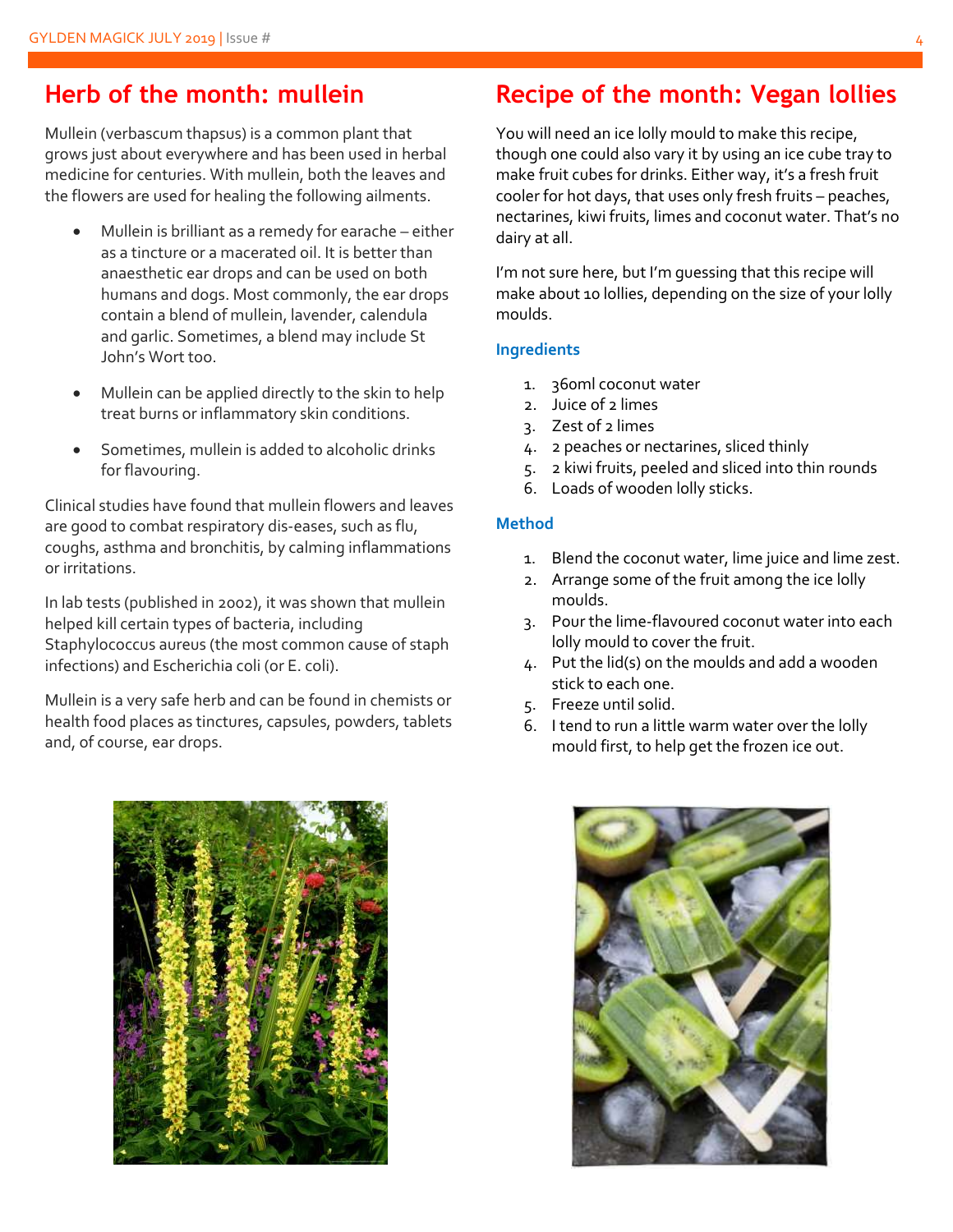#### **Altar tools: crystal balls**

OK then – last month, we looked briefly at altar statuettes; now, we're moving onto crystal balls. Most crystal balls are made of glass, but many are made of more opaque crystals, such as amethyst or smoky quartz. After all, it is not the ball that produces the images – the crystal ball is a channel through which your third eye can be active. I have a crystal ball of gold calcite – on the first occasion I used it, I was not expecting any clear images at all and I did not find any. However, the ball took me straight through a portal into the Otherworld and I met a spirit guide. Since then, this is my way of travelling on another plane, but I can't use that crystal ball for divination. However, here's an overview of how you're supposed to use your crystal ball.

- Have a quiet place, smudge the room if you wish and dim the lights (with experience, you can work in direct sunlight).
- Put the crystal ball on a stand/table in front of you.
- Sit down and relax, focusing on your breathing.
- For 2-3 mins, place your hands on the crystal ball and focus your energy on it.
- Visualise a question for the ball or say it out loud.
- Take your hands off the crystal ball.
- Take a good look at the ball, allowing your eyes to relax and become unfocused. Once you see the smoke forming inside the crystal ball, give it enough time until you see an image forming.
- After the mist has cleared, you'll see some images in your third eye – try to remember what you see, but keep gazing at the ball. When the time is finished, look away and write down what you saw.
- Keep your crystal ball charged in full moonlight, store in a cloth wrapping (away from sunlight) and clean the ball before each new reading.



### **Monthly meditation: on the beach**

Wherever you are, take a few seconds to get as comfortable as possible and start with some long deep breaths. Close your eyes and focus on the breathing until you feel ready to start your walk.



- It's a lovely sunny day with a blue sky you decide to have a leisurely stroll on the beach, next to the peaceful waves.
- From the road, you follow a sandy path through the dunes onto the beach itself.
- There's nobody, but you on the beach, which is a mix of stones, shells and sand under your toes. You can hear the sound of gentle waves and seagulls in the distance.
- You feel the warm sun on your arms and neck.
- You walk along the beach towards a set of rocks and rockpools, left by the last tide.
- In the first pool, the water is cool on your fingers and you can see many coloured shells inside – winkles, barnacles, whelks and limpets.
- Moving on to a larger pool, you can see tiny fish, mussels, seaweed on the bottom of the pool, some small crabs, starfish and more shells. You decide not to disturb the water, but are content to sit in the sun and watch the inhabitants of the pool live their lives, awaiting the next tide.
- When you feel ready to go, re-trace your steps through the dunes to the road.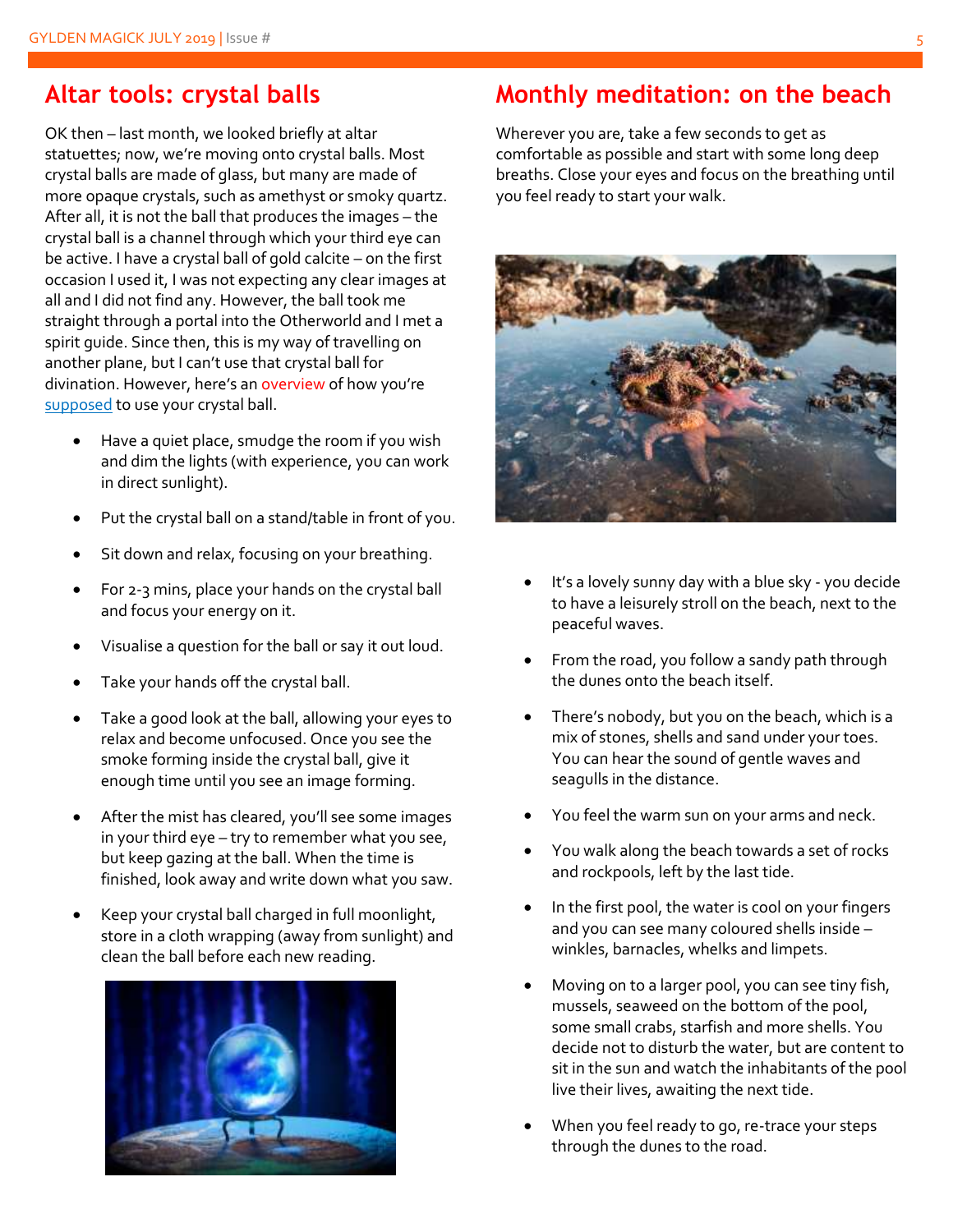## The Market Square Extra: Crystal Pyramid

In 2018 (in this series), we met the organisation that is **Crystal Pyramid Therapies**. With Crystal Fest on the way, it seemed a good idea to let *Barbara Collins* introduce a new workshop that takes place in August. As ever, let's try to visualise the scene. It's market day in a small country town and the traders are setting up their stalls, putting out their stocks. As you read further issues of *GYLDEN MAGICK,* so we'll introduce you to lots more traders, but for now, they're here and putting up their stands. It's a lovely sunny day in the town square, with cobbled stones underfoot and an Eleanor Cross in the centre. There are old buildings all around and roads off to the side. So, let's allow **Barbara** to tell us about the workshop.

As a practising therapist of reflexology, Reiki and crystal therapy, I would like to share a few of my insights into the use of crystals for holistic use and also in our daily lives. All my clients know that crystals will form part of their treatments when they book appointments for various ailments, for protection or for recovery from trauma. The subtle energies that each stone/ crystal emits can only be used to the greater good of all from those emitting low energies (not negative energies) to the crystals that resonate at the highest spiritual level. We all need the different energies of earth, fire, water and air – minerals and stones are the vehicles through which earth energy is balanced and distributed throughout the planet.

This one-day workshop is an ideal introduction to working with crystal energies. We will be working in small groups in a safe environment to enjoy finding out about crystal energies and how we use them in a therapeutic way. The workshop takes place on **Sunday, 11 August 2019**.

Guests are recommended to arrive from 9.30am for a 10am start and the workshop lasts until 4pm. Each person should bring a light packed lunch for themselves, although drinks and snacks are available during the day. The cost of the workshop is £55. For more info on the course, contact Barbara Collins at: www.crystalpyramidtherapies.co.uk.



Balancing chakra energies links to all the body's systems and can greatly enhance the body's own healing mechanism. The Chakra system, which originated from an ancient Hindu culture and is believed to date from around 2500 BCE, forms the focus of the workshop. We'll be using crystals to achieve balance along the seven main Chakra energy centres in the body. There will be lots of crystals to practice with and lots of practical experience as we work together. You will also have the opportunity to learn how to dowse, using crystal pendulums and how to select crystals for their specific energies by dowsing or by intuitive selection.

We will also enjoy a crystal meditation and spend some time looking at how the Chakras interact with auras. Crystals and pendulums will be available to use throughout the day and an opportunity to purchase, if so desired. A complete workbook of the day's events will be given to each student.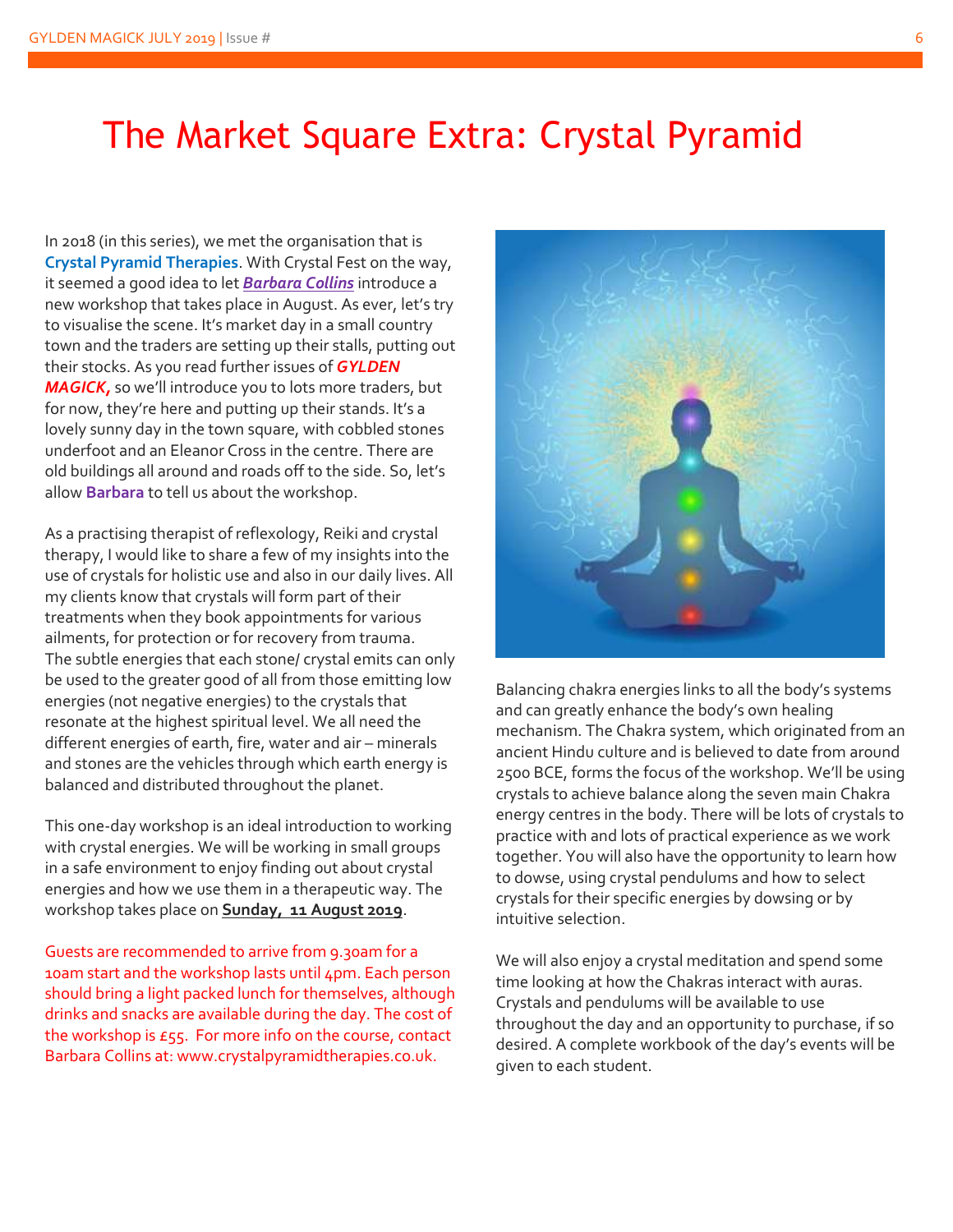**Gylden** Magick July 2019

### **Litha events in the Gylden area**









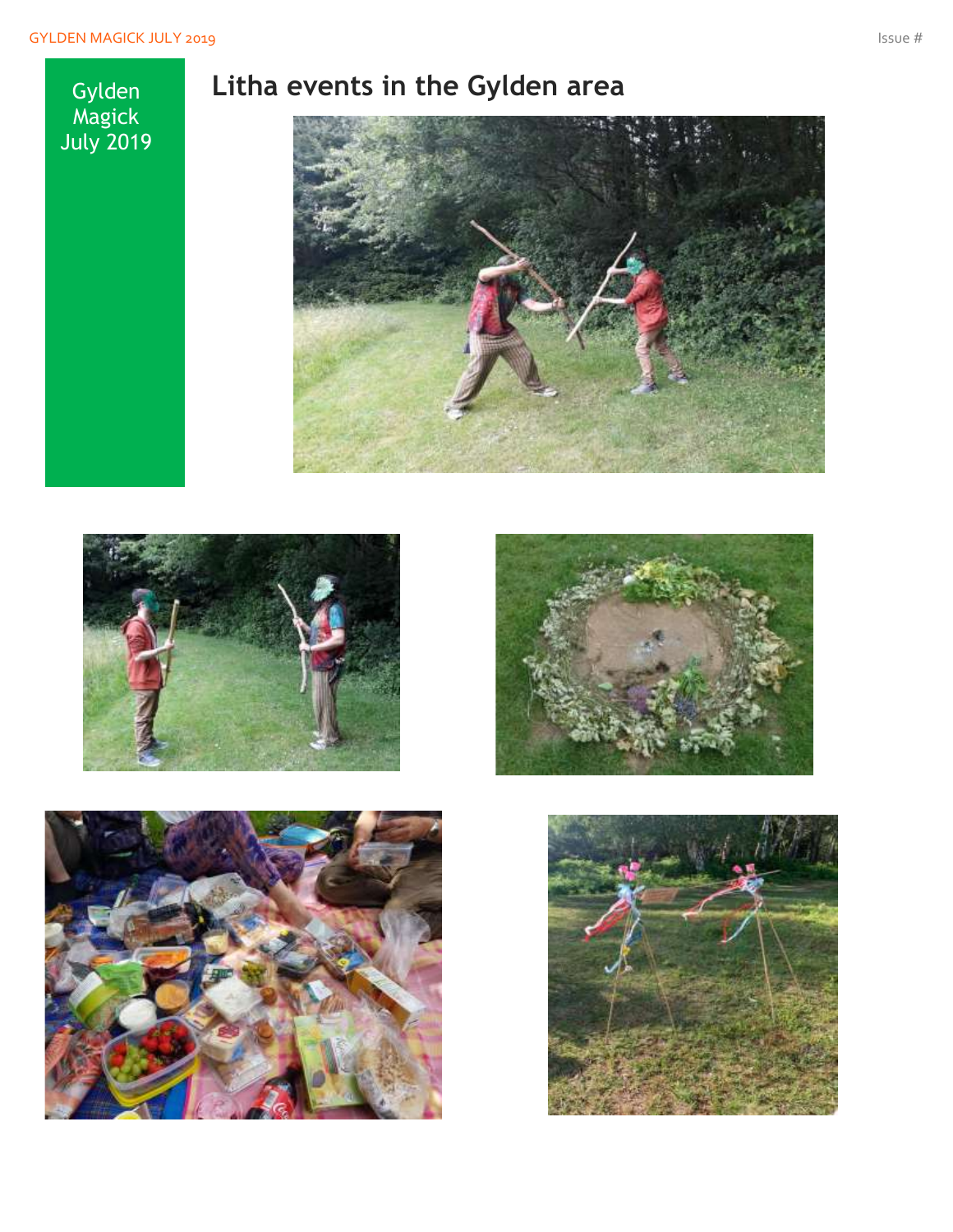## Sparkly Reflections

By Rebecca

**Now are the moments we live in,** 

**Yet memories of yesterday,**

**And ideas of tomorrow, often trap us in a world that is not real,** 

**It doesn't have to,** 

**Each time you come back to your breath,**

**Think love.**

**Many things in life have happened to us,** 

**They seem hard to understand,** 

**How is this fair?**

**We ask.** 

**How is spirit looking after me if this happened?** 

**Well that is how,** 

**By showing us in gloriously painful detail exactly why we are here,** 

**What we are here to heal,** 

**And the route to service.**

**What if we are the path clearers so the next wave of love can land on safe shores.** 

**Brave souls,**

**Who are you?** 

**Why are you here?**

**Your problems are your gifts.** 

**Wishing you an easy path to joy,** 

**The easy way is hard enough.**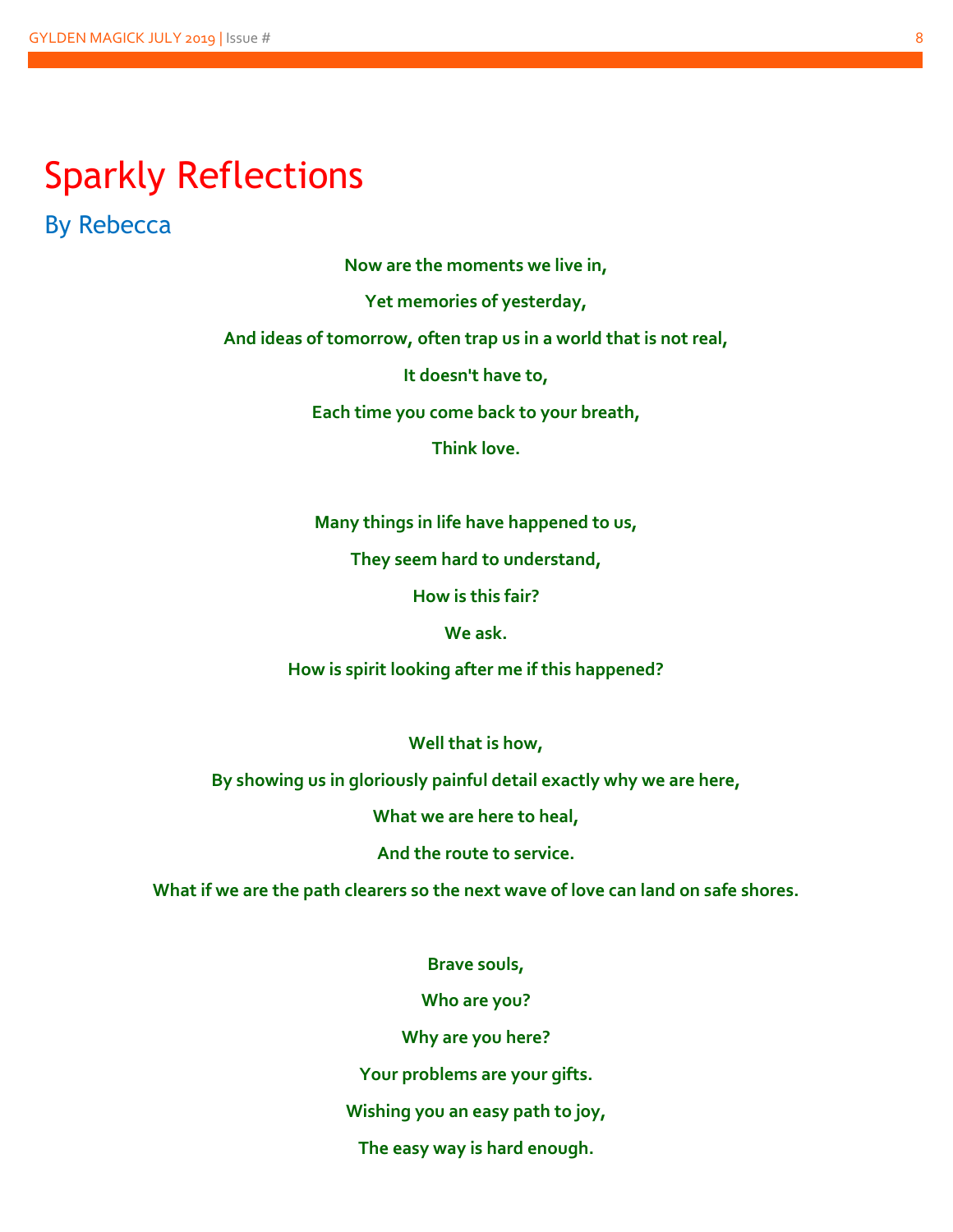# Spi-rituality: Summer Solstice ceremony

#### **By Basingstoke Pagan Circle and report by Gylden Fellowship**

**Litha** is the height of summer, the longest day and the shortest night of the earth's solar year. Solstice means the standing of the sun and we can connect to the great turning point in the earth's annual cycle to stop, be still and reflect on our progress since Yule.

It is a time to symbolise the transition from the waxing sunlight to the waning sunlight, often by holding a mock fight between the Oak King and the Holly King.

On 23 June 2019, members of **Basingstoke Pagan Circle** came together in the War Memorial Park in Basingstoke, to celebrate Litha. Some of them were still in the mindset of having travelled to Stonehenge on 21 June for the solstice celebrations there.

Written by Paul Oakwolf Coombes, the Archdruid who organises Basingstoke Pagan Circle Ceremonies, all the sabbat rituals are held in public places, on the weekend closest to the actual festival. One of the key points to note in advance is that all are welcome to come along and join in – it wouldn't be the first time that interested spectators are invited to join the circle too.



Another key point is that this ritual is not exclusively druidic. There are druids present, but I'm both a witch and a druid. Often, there are those of a heathen kindred path too – and all are included.

So, what did this ritual include? There was the Calling the Quarters, an overview of Alban Hefin (Litha) and a blessing of bread and mead, but there were other parts that are less common.

- 1. A sword bearer determined whether there's peace in the land.
- 2. There was a poetical element read by someone – here, the poem used was "Blessed Litha, Sacred Fire" by Martha Magenta.
- 3. There was an Awen chant, followed by the druid oath - *We swear by peace and love to stand, Heart to Heart and Hand in Hand, Mark O Spirit, and hear us now, confirming this, our Sacred Vow*.
- 4. Each ritual includes a ceremonial talking stick, for each to share blessings, stories, etc.

Here's a flavour of Paul's ritual.

**"May the ancient wisdom of our druid heritage, that deep source of eternal truth, held within our lands and our people, be warmed by the inner light of the sun, whose power we acknowledge on this day. Let us together, united by a bond of love, radiate peace and harmony into the world, sending healing to this earth, our home, our mother, for the sake of our children and all life."**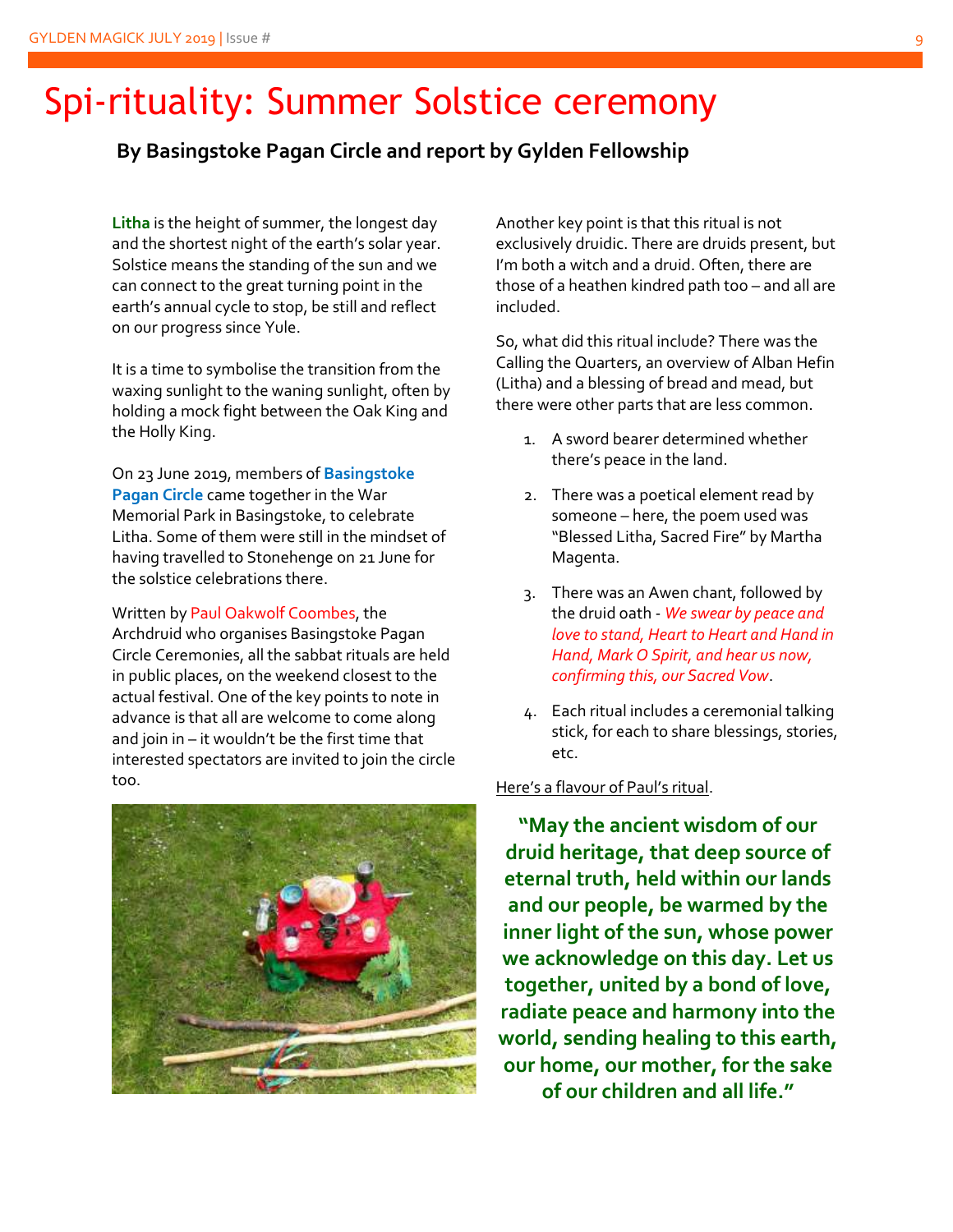### *The Storyteller's archive: The Hermit Thrush*

#### *The following tale is from the Iroquois tribe on how the birds found their songs.*

*Long ago, the birds had no song. Only man could sing. Each day, man greeted the rising sun with a song. The birds, as they flew by, listened to the beautiful song and they wished they too could sing. One day, the Creator visited the earth and walked around, looking at all the things he had created. He noticed, though, that there was a great silence something was missing.*

*As the Creator thought about this, the sun sank behind the western hills. Then he heard the distant sound of a drum followed by the chanting of the sunset song. The sounds pleased him, but when the Creator looked around, he noticed that the birds were also listening to the singing. "That's what's missing!" said the Creator: "Birds should also have songs."*

*Next day, the Creator called all the birds to the great council. The birds came from far away. The sky filled with flying birds and the trees and bushes bent under the weight of so many birds. As the Creator sat on the council rock, the birds perched and became quiet. The Creator spoke: "Would the birds like to have songs and be able to sing as the people sing?" With one voice, the birds replied, "Yes! Yes!"*

*The Creator gave them his answer: "At tomorrow's dawn, fly as high in the sky as you can. When you can fly no higher, it is there where you will find your song. The bird who flies the highest will find the most beautiful song."*

*Next morning, all the Creator's birds gathered upon the land. Excitement spread throughout the birds, except for one small brown thrush who was not excited. He was perched next to a great eagle and thought to himself, "What chance do I have of reaching the most beautiful song? This eagle is so great. I will never be able to compete with such a bird." The eagle, eager for daybreak, took no notice of the small brown thrush near him, but the thrush had an idea. He flew to the eagle's head and quickly hid beneath his feathers.* 

*At that moment, the first break of dawn appeared. With a great roar of wings, the birds took off and the morning sky remained dark as so many birds flew up higher and higher. The first bird found his song. He had flown so hard, you could hear a hum coming from his wings. The hummingbird song plainly calls, "Wait, wait for me." Many other birds weakened and found their songs. As the sun went down behind the horizon, only the eagle, owl, hawk, buzzard and loon flew higher.*

*At dawn the next day, only the eagle was left. He flew steady and strong until the sun was halfway in the sky. He looked and saw he was the only bird left in the sky. He began triumphantly soaring to the earth. The thrush awoke from his sound sleep at the back of eagle's head, hopped off the eagle's head and began flying upward. The eagle saw the thrush begin his journey, but was too tired to do more.*

*The little thrush flew higher and higher. He soon came to a hole in the sky. Entering the hole, he heard a beautiful song coming from the Spirit World. He stayed and learned the song. When he had learned it perfectly, he took leave of that place and returned anxiously to earth. He could not wait to share this most beautiful song with the others. As he came closer to earth, he could see the council rock, and he could see the great eagle, waiting for him. All the other birds waited in silence for thrush's arrival upon the earth.*

*The thrush, nearing the earth, no longer felt proud of his song. He began to feel ashamed that he cheated to find this song. He feared the eagle for he was the one that the thrush had cheated out of the song. The thrush flew in silence to the deep woods and hid in shame under the branches of the largest tree. He could not proudly share his song and was so ashamed that he wanted no one to see him.* 

*There you will find him even today. The Hermit Thrush never comes out into the open, because he is still ashamed that he cheated. Sometimes, he can't help himself, though, and he must sing his beautiful song. When he does this, the other birds stop singing, because they know the song of the Hermit Thrush is from the Spirit World. That is why the Hermit Thrush is so shy and that is why his song is the most beautiful song of all the birds.*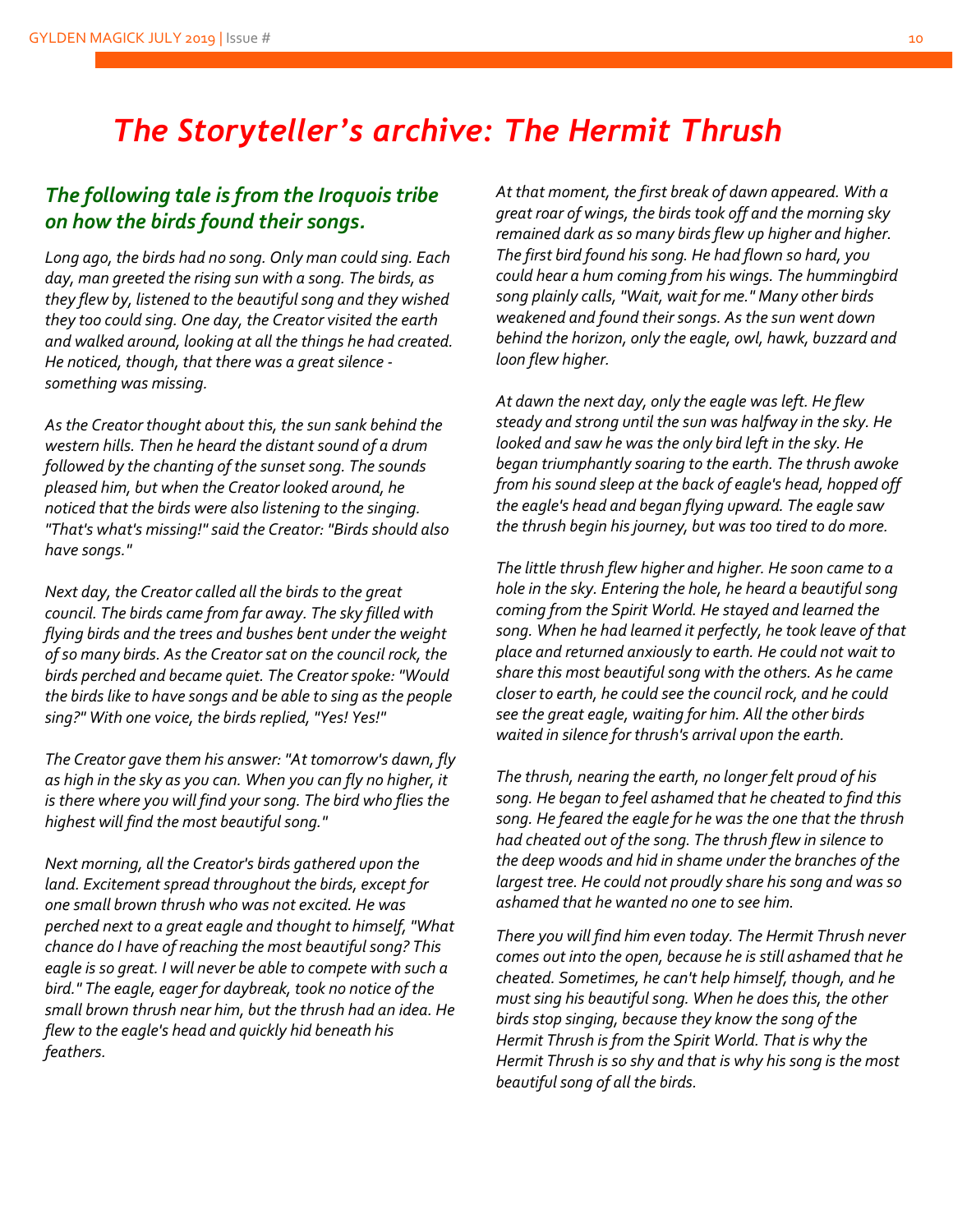# Shrines & sacred places: Cissbury Ring

#### **By Gylden Fellowship**

To date, **GYLDEN MAGICK** has featured the Rollright Stones and Matley Wood in its series on shrines and sacred places. There are many more to come, including the Ankerwycke Yew and Kingley Vale, but this month covers **Cissbury Ring.** Cissbury Ring is a Neolithic site and Iron Age hill fort, close to Worthing and Findon. It has been the location for many excavations and it would be fair to say that the archaeologists have recovered a lot of material – more on that in a while.

History aside, though, the beauty and tranquillity of Cissbury Ring is just wonderful if you walk up there on a summer's afternoon or early evening. You'll be able to see for miles around, including the English Channel and surrounding settlements. Birds sing and insects' sound too – sometimes, the stillness of Cissbury Ring permits you to hear the plants growing around you. It doesn't matter which pagan pathway you follow, be it druid or witch or eclectic, it's important that you can look at a landscape and be at one with it – picking up the residual energies of those Bronze Age dwellers, Celts, Romans, Saxons and all those who came after.



And you can still find flint arrow heads at Cissbury Ring, because flint mining was vital during the Neolithic period. Then it became a ritual burial place and the round barrows are still here. It became a hill fort in 400 BCE and stayed that way until 100 BCE – the picture gives an idea of the layout, i.e. a hill-top enclosed area with two entrances, a low bank, a rampart and ditch. After 100 BCE, much the defensive layout was changed for the growing of crops and animal husbandry.

I mentioned about the spectacular view and historians have described Cissbury Ring as a look-out point. There is actual evidence to show that it was a fort again for the Romans, for the Saxons and also for the Tudors – with early warning beacons – and for the Second World War, when anti-aircraft guns were built and the whole area was used for military training.

OK then, back to **flint arrow heads**. I remember working in a school near Bognor Regis – before the school was there, the site had been used as a graveyard for aircraft, shot down during the Second World War. A local resident told me that he used to walk his dog over the fields, before the school was built; every walk resulted in him picking up fuselage screws, casings, spent bullets, bits of engines, etc. It's the same with Cissbury Ring – not that you'll find aircraft detritus, but flint mining was carried out there extensively.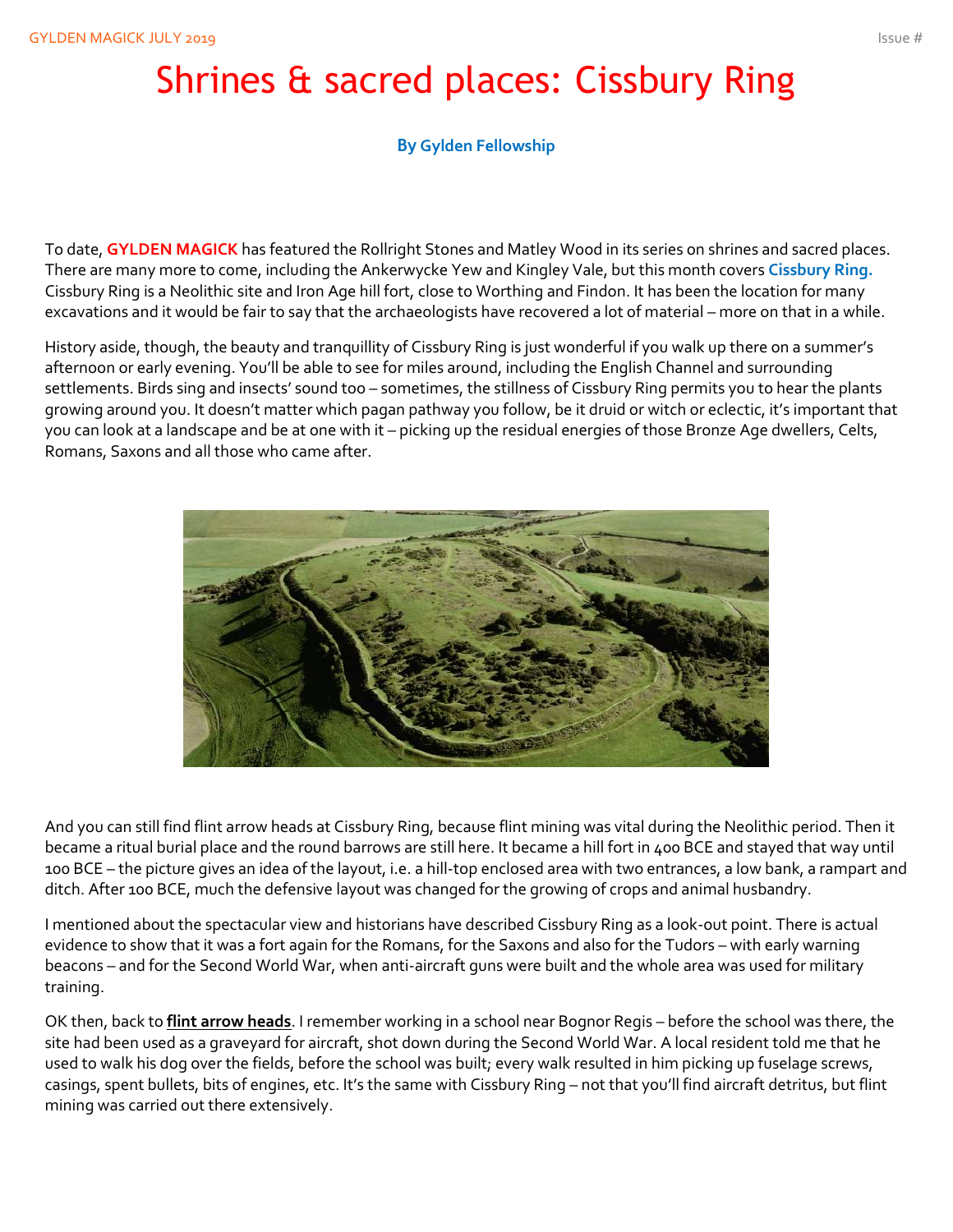It has been suggested that the western side of Cissbury Ring contained some 9 hectares of Neolithic flint mines, with many tunnels, mine galleries and over 270 mineshafts. Some of these shafts appear today as shallow pits, because they were filled in and ploughed over by later farmers. Spoil, small red deer antler parts and flint knapping remains can still be found on the south-western side of the site. The shoulder-blades and antlers of deer were used by early miners as picks, hammers and shovels. Other animal parts that were adapted for tools here include bones from oxen, wild boar and roe deer and these finds have been carbon-dated to 3900-3000 BCE. Later on, Cissbury Ring was used as a burial site and some skeletons have been found in what would have been mine shafts. Such skeletons have been found, buried alongside flint axes, flint tools, burned pebbles, etc.



So, the flints were dug out on one side of Cissbury Ring and the knapping or finishing of the tools was done elsewhere on the site. We know this from the large numbers of flint flakes that have been recovered, as well as red deer antlers and a piece of quartzite that were used for polishing flint axes. Incidentally, flints mined from under the South Downs had better market value and higher quality than those found lying on the surface. Flints taken from the surface are weathered and more likely to fracture.

Back to the hill fort itself – **it's a great place for a sabbat ritual**, providing that one leaves no litter. The actual bits of Iron Age fort are very noticeable and are comparable to the neighbouring forts at Highdown and Chanctonbury Ring. The ramparts enclose about 24 hectares of land and earlier traces of Celtic farming can be seen in the arrangement of ditches and banks, where farming superseded the flint mines. The Romans used the fort as a fort and also for farms – the bones of farm animals, coins, pottery, brass rings and oyster shells have been discovered and carbon-dated.

This is not a shrine in the way that, say, Avebury or Stonehenge is a shrine, but we know that people lived and worked here since 4000 BCE or before. The evolution of Cissbury Ring and the accumulated energies of the inhabitants have marked this place in a way similar to Danebury (and we'll be featuring this one too in the future) and, for sensitive souls, this is a place of peace.

When this area became part of the Saxon Shore from 595 CE onward, all the place-names changed and the landscape still reflects the Saxon effects. For example, I'll quote a few local places around Cissbury Ring and transcribe their names into the Saxon Old English meanings. So, *Findon* means a hill with a heap of wood, *Sompting* means the dwellers at the marsh or swamp, *Storrington* was a homestead with storks nesting nearby and *Worthing* was the home of Wurp's people.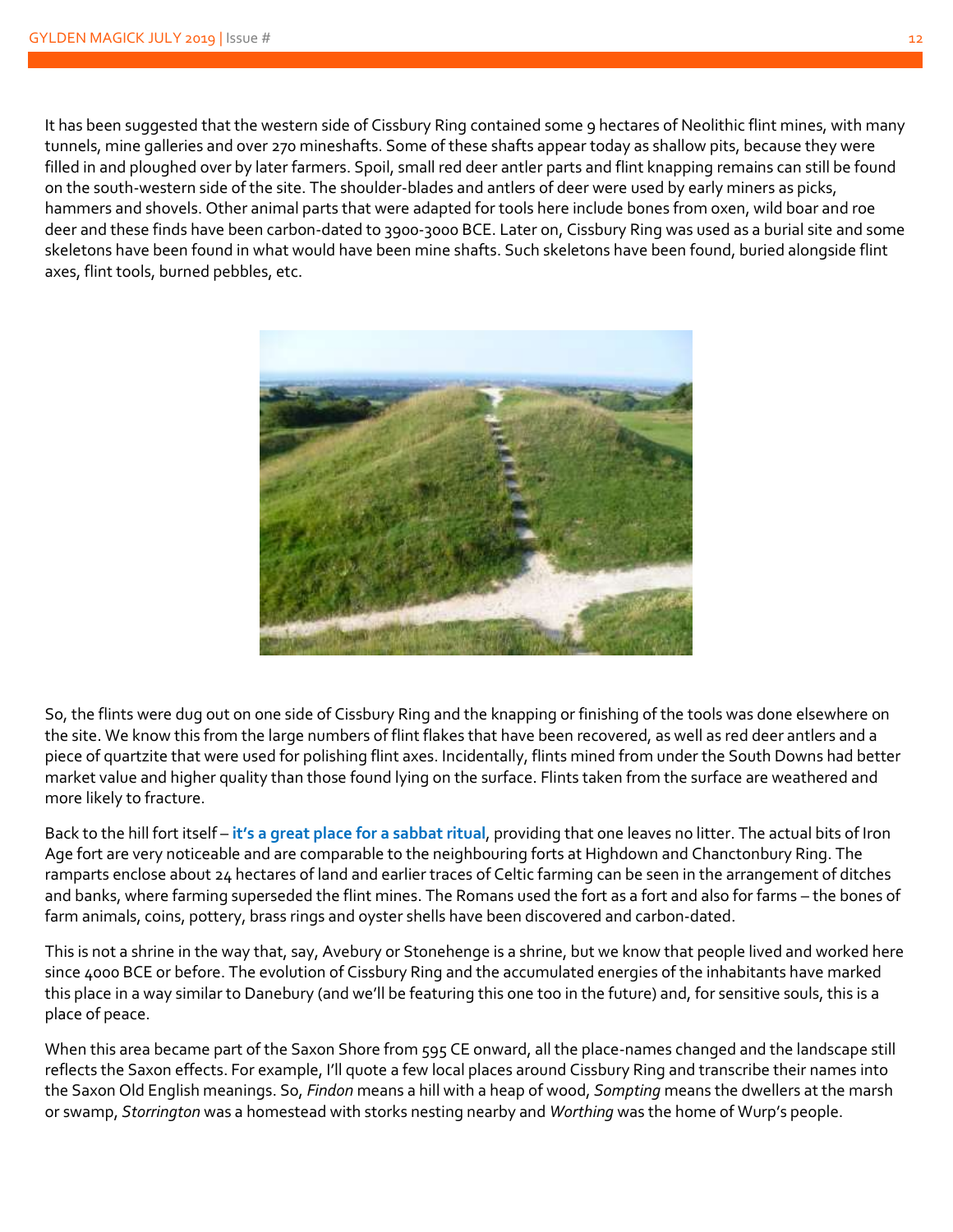# Hampshire Pagans for Environmental Change

**By Anne Butler**

I established the Hampshire Pagans for Environmental Change group on Facebook in April 2019. The group now has over 100 members and the group aims to provide events, information, support and encouragement for Hampshire pagans who want to bring their spirituality into the realm of environmental awareness and activism. Among the team of admins are Wayne Davis (Shamanic practitioner) and Helen Craddock (medium and witch), both of whom I met at the Southampton Witches (UK) group.

To date, we have had one planned group event, which occurred on 21 June (summer solstice). Members were invited to come together with the same intention and conduct a ritual, either alone or in groups towards environmental change. Members were asked to offer suggestions and ideas for the intention and ritual. The established intention was, *"for us to live in harmony with the earth and all her creatures. For positive global change towards reducing humanity's continued destruction on our wild habitat, our disposable plastics, carbon footprint, use of pesticides that are killing our bees and other insects".*



A summer night ritual that could be used was provided by Wendy Witch, but members were invited to use their own rituals or spells too. The aim is that the power of our group, all coming together at the same time, with the same clear intention and raising energy, can make big changes. I feel passionately that we must work together to protect our environment. I work with the Morrigan and was nudged (pushed) to start to act and build alliances and gather my tribe.

During a full moon ritual with Southampton Witches at Matley Wood, I looked around and realised that I had my group, my tribe, right there. What better movement to work together harmoniously and demand change than those connected to the earth …pagans? Whilst group members may differ in practices and beliefs, we are all spiritually connected with nature and the earth and most perceive the earth and nature as sacred. I believe that we (as pagans) are a powerful group and by focusing our energy, taking one step at a time, towards our goal and our vision we can make positive changes.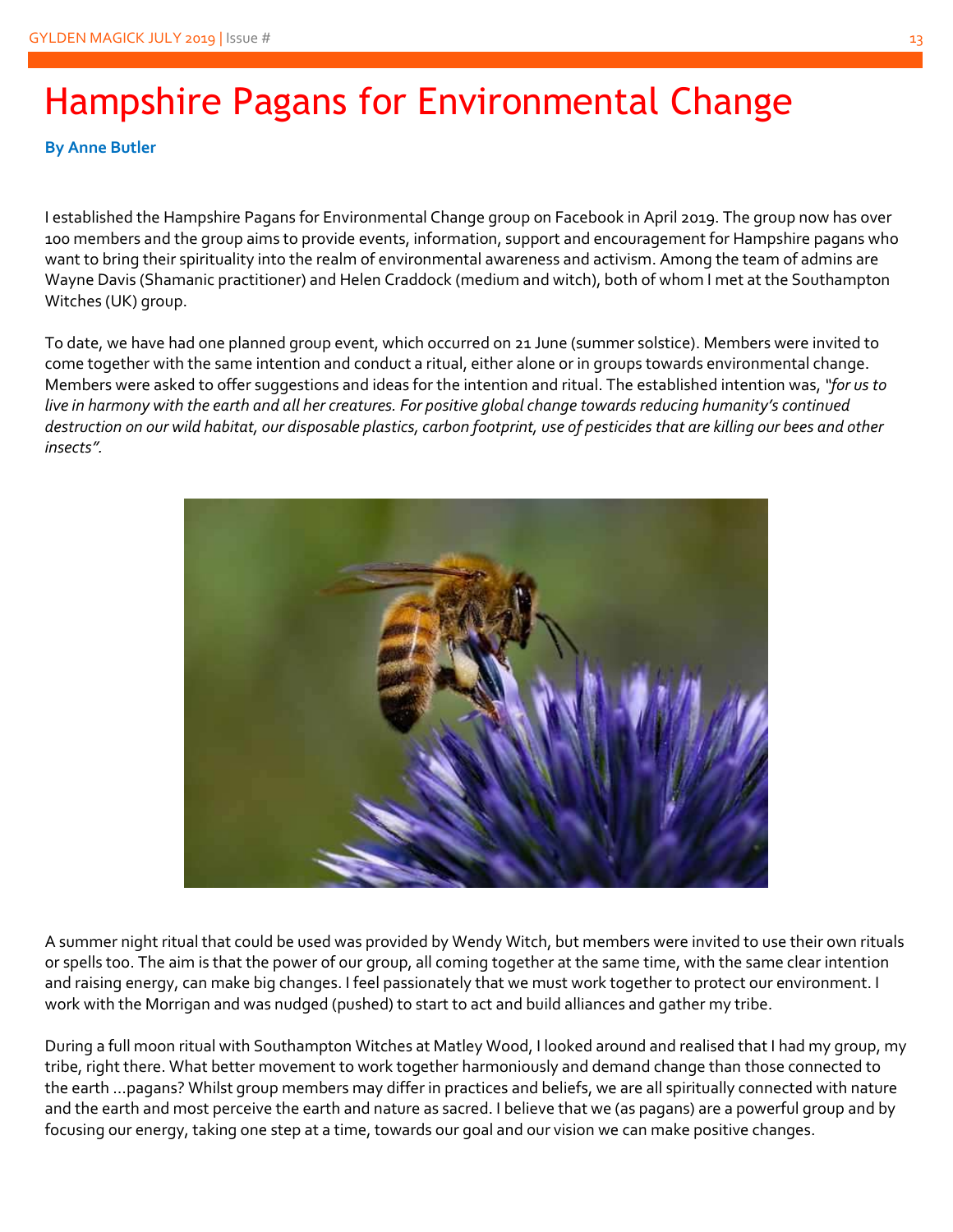# Preview: Pagan Pride South 2019

#### **By Jonathan Argento**

Pagan Pride South will be holding its fourth annual summer festival in Palmerston Park in Southampton on **Sunday 18 August**. There will be a parade through town, starting at 10.30am from the Bargate to Palmerston Park and this promises to be, as ever, a colourful and noisy procession capturing a carnival atmosphere. Halfway through the parade, we will be joined by a local biker group, who will escort us into the park. This photo is from the 2018 event.



On the field are a huge variety of stalls selling unique items – traders are a huge help in funding the not for profit event. So be sure to bring some money, the selection of merchandize the largest the region. There are food stalls for meat-eaters and vegetarians and, of course, the obligatory mead stall! The event runs until 5pm. Please do come along, dress up, bring your friends and children and have fun!

Performing on the bandstand this year (from 11am) we have The Tribe of the Lost Teacup (great name!), regular national festival performers Corvus, Car Dia and the wonderful Spriggan Mist, who are also providing the sound and mixing desks. There are also performances by The Pentacle Drummers, Bang to Rites and tribal belly dancers, Jadoos Jingles. In addition to this, there is a speaker's marquee with a selection of talks on environmental and pagan-related topics.

Pagan Pride events have been happening in many parts of the world, notably North America where many cities run similar events organised by local pagans. The first Pagan Pride in the UK was in Southampton about 15 years ago. Nationally, the largest was Pagan Pride UK which (until this year) ran in Nottingham, but there are others in London and Anglia (Milton Keynes). Pagan Pride South was the brainchild of Becky Anderson-Davis and myself - we received huge support from Dave and Cath (Children of Artemis) and Baz & Maxine (Spriggan Mist) - it was, and is, a tremendous privilege to work with them. The event wouldn't have happened without their help. All the bands speakers and crew donate their time and skills to make the event work - it is, after all a free community festival.

Nowadays, thankfully, instances of prejudice and attack against pagans are rare. Nevertheless, we stand with other groups who experience discrimination and are proud to retain the word Pride in our festival. Gay Pride stalwarts (the Pride Priders) will be providing stewards for our event. On that note, if anyone would like to help with stewarding, please contact Becky or myself.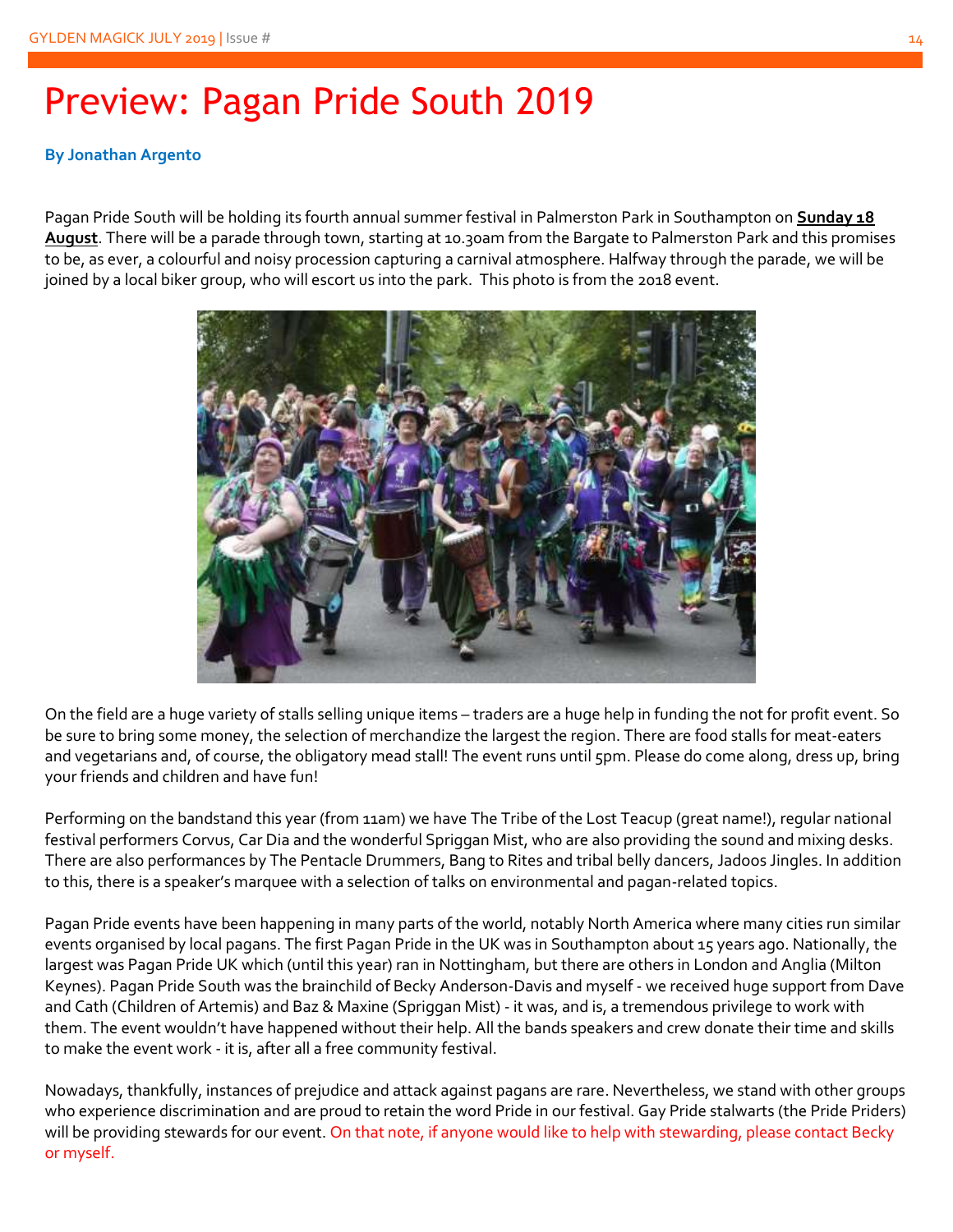# *Divination – Palmistry*

#### *By Sam O'Neil, The Spiritual Palmist, Medium and Spiritual Teacher*

This article is the first of 4 pieces, covering the four major lines in palmistry. We'll cover the basic meanings and how to blend them. So, let's kick off with the **Heart line**, which is one of the four major lines.

The heart line is not just related to love, but to all relationships, family and, even, projects. Not everyone will have the same lines and marks. The heart line can show the depth of your affection, how you are towards ones you love and to those around you. It can tell if your emotion is complicated or simple. It can also tell if you have had emotion points that have affected your life and our biological health.

When looking at your heart line look at your most active or prominent hand. The heart line is located at the top of your palm. Generally, it is the first line from the bottom of your fingers, going from the edge of the palm under your little finger inwards. Commonly, the following is true.

- 1. A heart line that is deep, clear, curved, unbroken, not mixed or disorderly and extends to the index finger or between the index finger and middle finger shows someone with a good love life and emotions.
- 2. A heart line that ends at the middle finger (Mount of Saturn) shows someone who falls in love easily and may act without thinking.
- 3. A heart line that ends before the middle finger shows someone who has less interest in love, is self-centred and has a love life that is not smooth.
- 4. A heart line that ends between the middle and index fingers shows someone who can be stubborn or appear selfish, but don't judge a book by its cover. With a curve, the heart line is all about true love.
- 5. A heart line that ends at the index finger (Mount of Jupiter) shows someone that may wear their heart on their sleeve, content with love, with great dreams and high expectations.

To back up information and give more details on the heart line, concerning love, some of the other lines are the Marriage Line, Head Line, Fate Line, Apollo Line and Girdle of Venus. One of the most common questions I get asked is, *"When will I get married?"* This can be seen along the Fate Line. There will be a Y-shape general along the left side of the line. Depending on where it is affects **when** you will get married. The marriage lines are located on the side of the of your hand under your little finger (on the side of the Mount of Mercury) These lines will be coming from the side onto your palm. Not everyone does get married, but these lines show significant relationships in your life (past, present and future). Another key question is, *"Am I with my true love, have I found The One?".* A good sign that the relationship you are in is significant is a deep line and this line may get deeper as time goes on. Like all the lines, your heart line changes. It is a great idea today to take a photo of your palm every six months to see the changes. The best photos are taken in natural daylight. Please read August's edition for the Head Line.